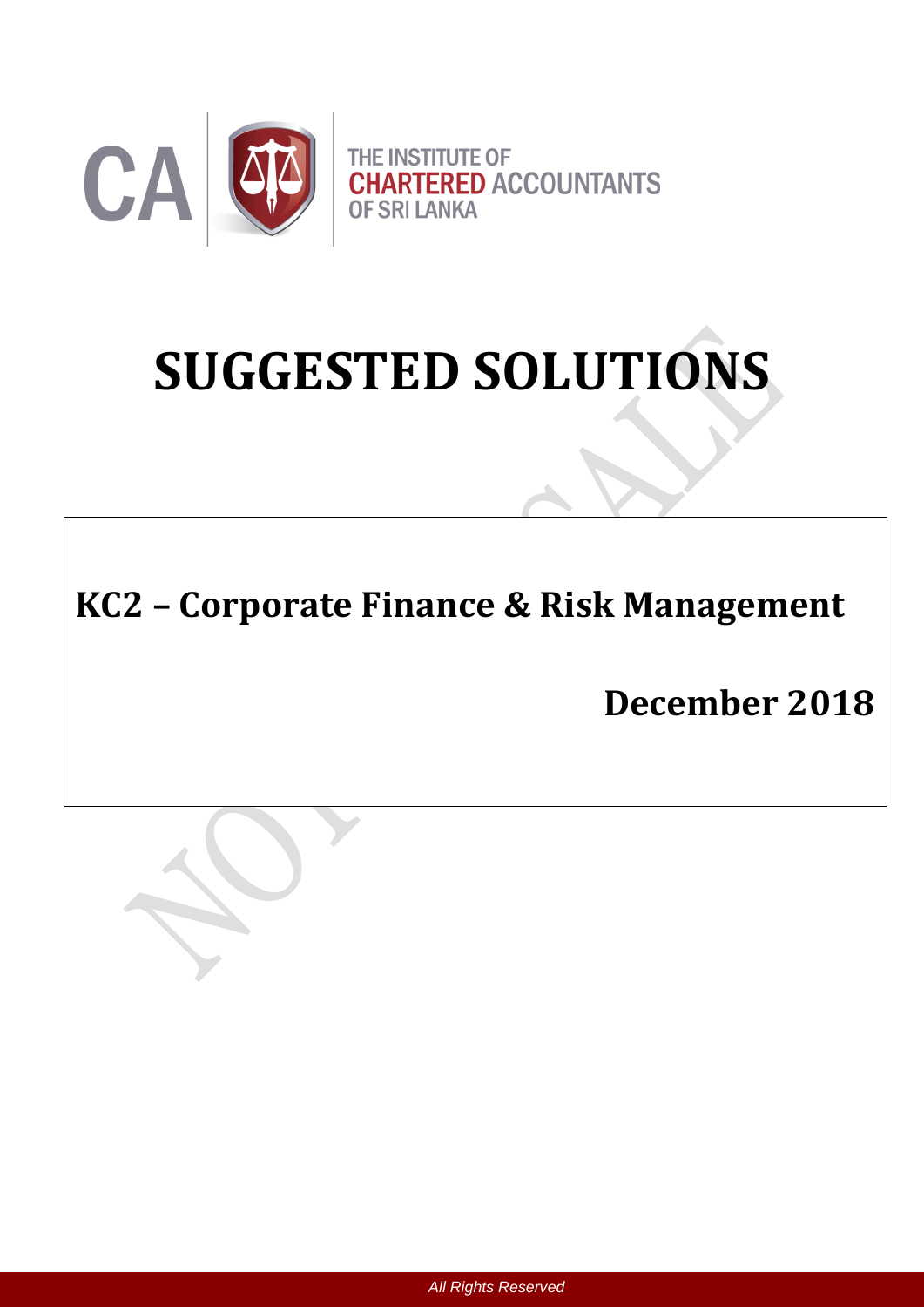# **SECTION 1**

# **Answer 01**

# **Relevant Learning Outcomes/s: 1.1.3, 2.1.1, 2.2.1, 5.1.1 and 5.2**

- 1.1.3 Discuss internal resources and business strategy differences (external legislations, regulations, corporate governance, interest rates/yield curve, inflation rates, exchange rates, capital market activities, constraints to financial management).
- 2.1.1 Assess the short-term (working capital requirements) and long-term (long-term investment projects) financial requirements of an organisation and different financing options.
- 2.2.1 Evaluate working capital requirements and investment decisions using working capital cycle and permanent and temporary working capital estimations.
- 5.1.1 Discuss mergers, acquisitions and divestment as business strategies [including reasons, critical success factors and especially different types divestments such as trade sale, spinoff and management buy-outs (MBOs)].
- 5.2 Business valuation, merger, acquisition and divestment and other corporate growth strategies.

Study text reference: Pages 33 – 35, 104, 436, 487 – 488, 510 – 511, 528 – 533

(a)

| <b>Pros</b>                                                                                                                                                                                     | Cons                                                                                                                                                                                                                          |
|-------------------------------------------------------------------------------------------------------------------------------------------------------------------------------------------------|-------------------------------------------------------------------------------------------------------------------------------------------------------------------------------------------------------------------------------|
| Affordable medicine to the public-the<br>government of Sri Lanka, in order to make<br>pharmaceutical drugs more affordable to<br>the public, imposed maximum price limits<br>on imported drugs. | Branded drugs (expensive, high quality,<br>European) will exit, as it would not be<br>profitable to be in Sri Lanka.                                                                                                          |
|                                                                                                                                                                                                 | Consumers who could afford the drugs<br>will not have access to medicine of high<br>quality. Instead, they would have to resort<br>to purchasing generic products at a lower<br>price. This results in a violation of rights. |
|                                                                                                                                                                                                 | The market would be crowded with low<br>drugs (active<br>quality<br>ingredients<br>will be in low dosage).                                                                                                                    |

I believe that the Sri Lankan consumer should have the choice to access good quality medicine, where the government needs to discuss with the industry stakeholders, without just imposing price ceilings on all drugs.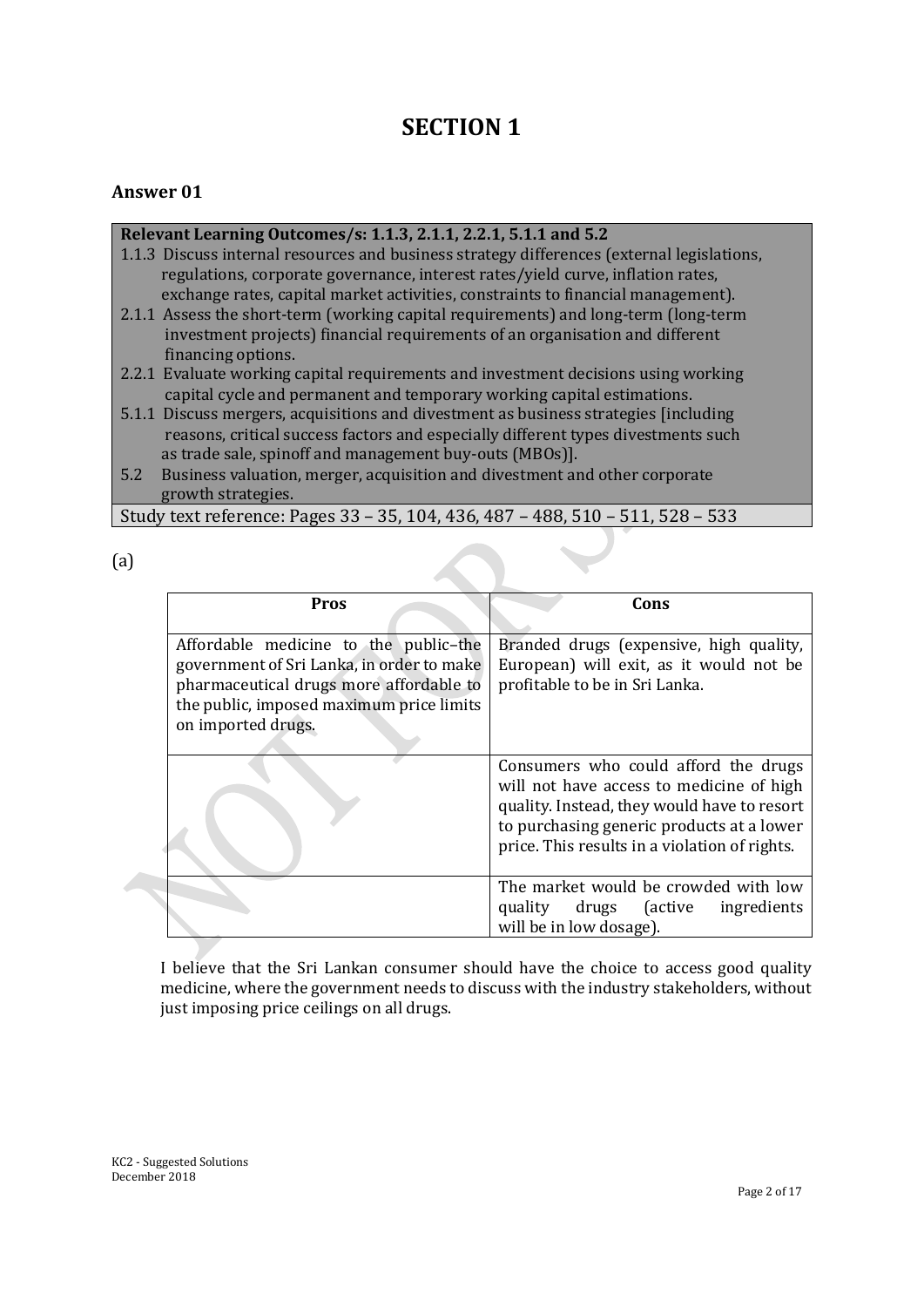| <b>Year ended 31 March</b>    | 2017         | 2018         |
|-------------------------------|--------------|--------------|
| Stock holding period          | x 365<br>29  | 35 x 365     |
|                               | $(225 - 50)$ | $(200 - 35)$ |
|                               | $60.5$ days  | 77.4 days    |
|                               | 61 days      | 77 days      |
| + Debtors' collection period  | 38x365       | 50 x 365     |
|                               | 225          | 200          |
|                               | $61.6$ days  | 91.25 days   |
|                               | 62 days      | 91 days      |
| (-) Creditors' payment period | 15 x 365     | $14$ x 365   |
|                               | $(225 - 50)$ | $(200 - 35)$ |
|                               | $31.3$ days  | 31 days      |
| Working capital cycle         | 92 days      | 137 days     |

Due to the price controls, the working capital cycle has increased from 92 days to 137 days. This increase has occurred due to the increase in stocks; since sales have reduced due to price limits, as importers are unable to sell at a loss. Further, collections from drug distributors/pharmacies have also slowed down.

However, there have not been any changes in the time period taken to settle the overseas principals.

| ۰.<br>× |
|---------|
| ۰.      |

|                 | <b>Sun Healthcare</b><br>(Rs. million) | <b>Ross Pharmaceuticals</b><br>(Rs. million) |
|-----------------|----------------------------------------|----------------------------------------------|
| Inventory       | $95\% \times 35 = 33.25$               | $70\% \times 35 = 24.5$                      |
| Trade debtors   | $90\% \times 50 = 45$                  | $55\% \times 50 = 27.50$                     |
| Trade creditors | 14                                     | 14                                           |
| Goodwill        | EBITDA $-20 \times 1.5$                | 42.5                                         |
|                 | 30                                     |                                              |
| Total offer     | 122.25                                 | 108.5                                        |

While the Sun Healthcare offer is financially more and they are the market leaders in Sri Lanka, the fact that they are not willing to take employees is a negative. If the cost of retrenching employees is significant, the offer by Ross Pharmaceuticals could be better**.**

(d) Sun Healthcare, with its **market leadership** position, would add the Delta pharma range to its existing pharma portfolio gaining more economies of scale, utilising the same market channels, and reducing warehouse/logistics cost per unit.

There is no additional cost to Sun Healthcare to market these products of Delta as the infrastructure is already available.

It will also work well with the foreign principals, and it will be more aggressive than Delta in producing and marketing new products to the Sri Lankan market.

**(Total: 25 marks)**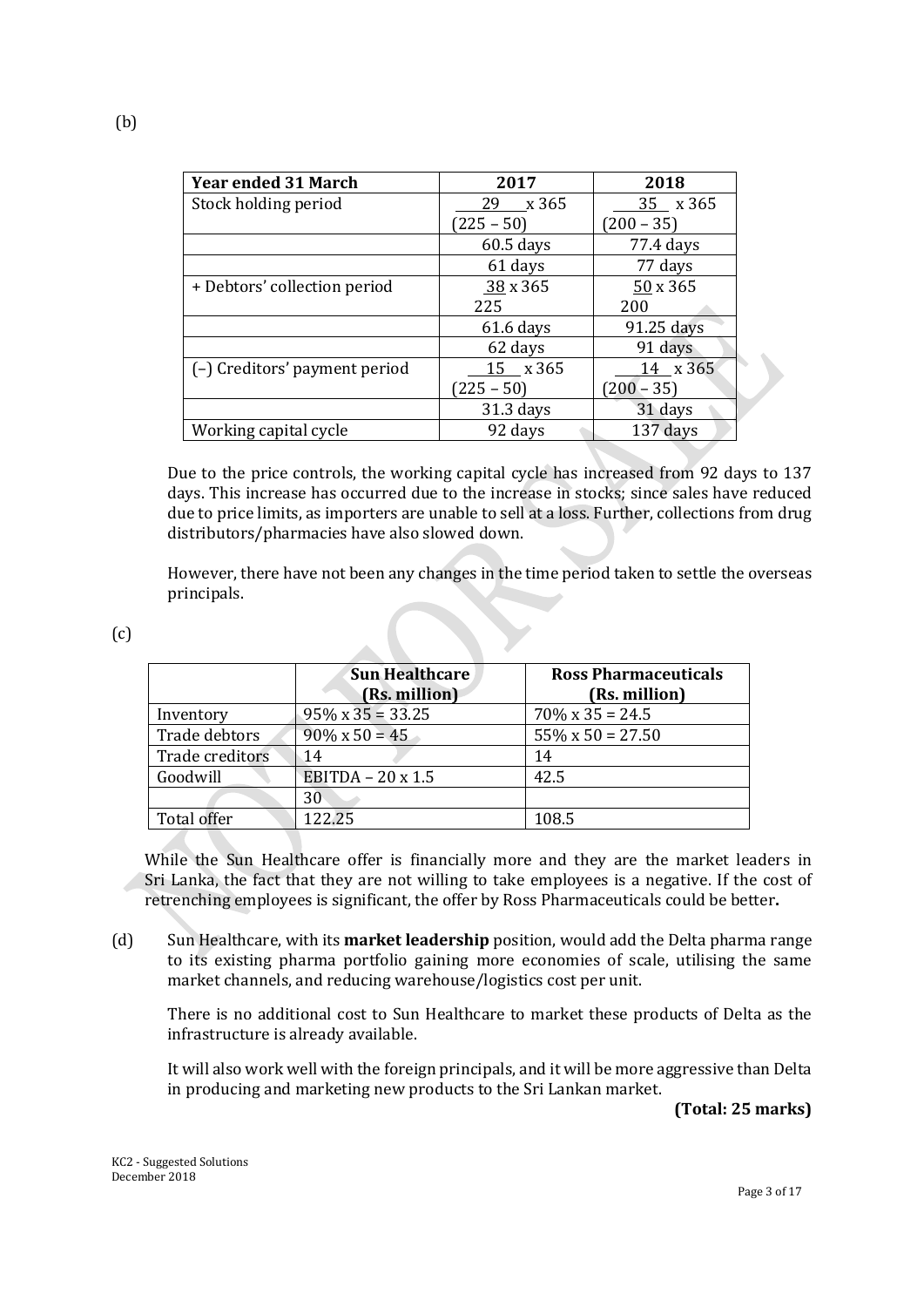# **Answer 02**

#### **Relevant Learning Outcomes/s: 6.1.1, 6.1.2, 6.2.1 and 5.2.1**

- 6.1.1 Discuss various types of risks such as credit risk, interest rate risk, liquidity risk, foreign exchange risk, price risk, operational risk and reputational risk.
- 6.1.2 Discuss factors contributing towards each of the above risks.
- 6.2.1 Assess different tools/strategies to mitigate each of the risks identified above.
- 5.2.1 Evaluate business valuation techniques (asset based, earnings based, proxy PE based, cash flow based) for a specific merger or acquisition or divestment.

Study text reference: Pages 436, 450, 451, 591 – 592, 626 – 628

 $(a)$ 

#### **Areas/transactions that have resulted in forex exposure**

The operations of ABC-Sierra branch have been primarily carried out from Sri Lanka. In other words all the operational cash flows have either been sent to or remitted out of Sri Lanka. **This would have imposed a large forex exposure on ABC each time a cash flow took place on either side because they were uncovered forex transactions.**

Therefore the operating model should have been where the head office is located and operated from ABC-Sierra itself, rather than shifting it to Sri Lanka. All the procurement should have been carried out from Sierra Land itself, and sales proceeds made locally should have been utilised to recover the costs.

This would have eliminated any exchange exposure on ABC financials, as none of the transactions would have needed to be converted to LKR.

The PPE required for ABC-Sierra is purchased by ABC as part of the internal procurement process, and paid for in multiple currencies. This would increase the foreign exchange risk when exchange rates are volatile.

The PPE should be purchased from Sierra using sales proceeds, or if cash is not adequate, by taking a loan from a local bank in SLC or purchasing currency. This again would ease the forex pressure arising on LKR.

Household appliances for ABC-Sierra are purchased by ABC in USD, and then shipped to ABC-Sierra. When the LKR depreciates against the USD and SLC, it would have an impact on the cash flow position of ABC. Hence ABC would be exposed to forex risk from two sides (USD and SLC).

Also a bank account needs to be opened in Sierra in SLC to manage day-to-day operations without any hassle.

Outsourcing of the administration costs to a global firm has also exposed the ABC- Sierra branch to foreign exchange risks.

Further the general administration costs could have been managed in any of the following ways.

 By setting up a local operating center in Sierra itself, where the expenses are paid in local currency.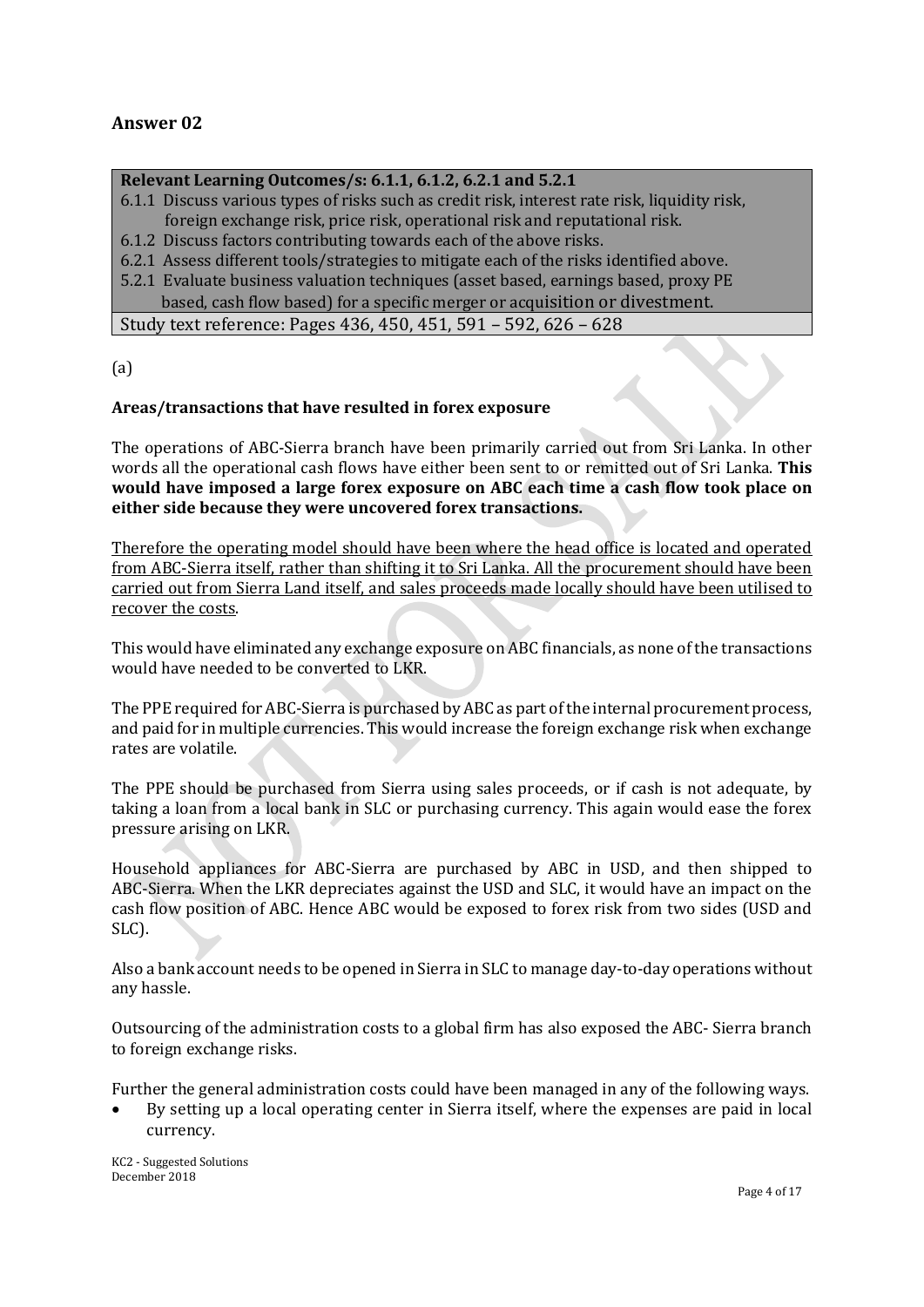Agree with the global supplier to be paid in local currency (SLC).

In such a situation this operating model would end up with only two types of cash flows for ABC to get involved in.

- 1) Excess cash receipts from ABC-Sierra branch
- 2) Any capital infusion or unplanned cash requirements sent back to Sierra

The company could also consider forex hedging instruments, by looking at the timing and value of transactions, such as forward contracts.

Further, ABC can look at lagging and leading options in the event the forward contracts are too expensive.

(b)

#### **Excess cash to be received from ABC-Sierra branch office**

Leading and lagging attempts to capitalise on the ability to either delay the payments or make the payments early to take the advantage of foreign exchange rate movements.

For example if the local currency is expected to depreciate against a foreign currency 6 months from now, then the company would prefer to delay the receipts in order to get the benefit. In such an instance, ABC for example can instruct the branch to accumulate monthly excess remittances (from January to May) and then remit them only in June. The benefit arising from delaying the receipts would be as follows.

*It is assumed that SLC is going appreciate by 30% in June (this implies that LKR would depreciate by the same %).* 

| <b>Without Lagging</b>         |     |                   |
|--------------------------------|-----|-------------------|
| Total receipts from Jan to May | $=$ | SLC 2,364 million |
| Converted to LKR               | $=$ | 2,364/42          |
|                                |     | LKR 56.29 million |

(Assuming that the forward rate would continue)

| <b>With Lagging</b> |                                                             |
|---------------------|-------------------------------------------------------------|
|                     | The exchange rate would be restated in June as given below. |
| Forward rate        | $SLC$ 42 = LKR 1                                            |
| Revised             | $SLC$ 29.4 = LKR 1                                          |
| Revised proceeds    | $2,364/29 = LKR 80.41$ million                              |
|                     |                                                             |

The comparison shows that ABC would gain LKR 24.13 million by lagging the receipts.

#### **Administrative costs payable to the global firm**

Similarly the branch may opt to make early payments to the global firm simply due to the reason that the Euro is expected to appreciate by 20% in February. It is assumed that early payment discounts would cover any negative impact arising from the time value of money for simplicity.

Leading action: First 6 months' payments made on 1 January 2019.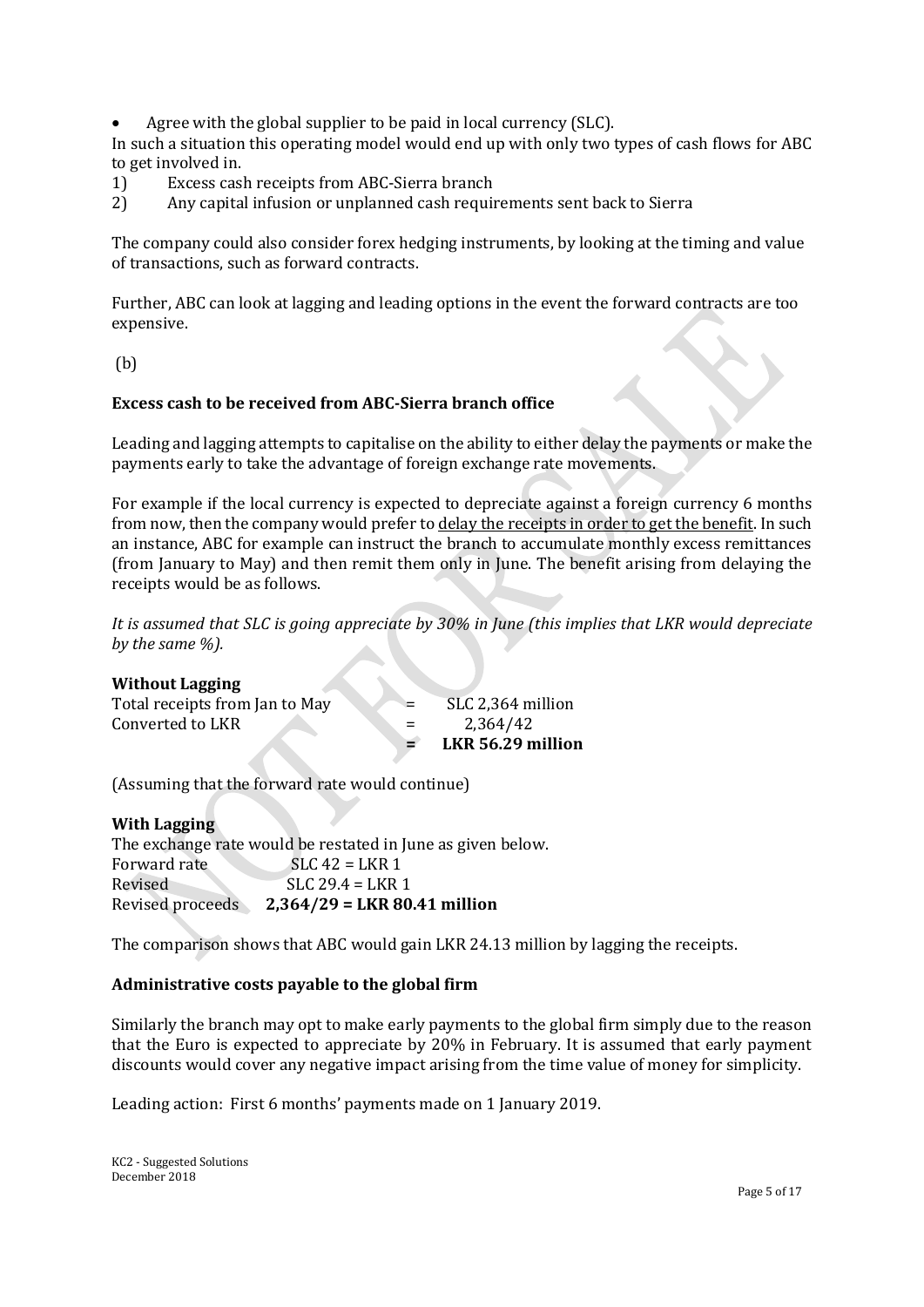This would result in making a EUR 36,250 payment, equivalent to SLC 3,228 million. (refer Working 1 for details).

This needs to be compared with the situation where the payments are made without using any leading. Working 2 shows the situation in such a case where the branch will have to spend SLC 3,786 million due to the Euro appreciation. The benefit is equal to SLC 558 million.

# **Working 1**

|                                                                            | <b>Total</b> | Jan19 | Feb19 | Mar19 | Apr19         | May19 | Jun19 |
|----------------------------------------------------------------------------|--------------|-------|-------|-------|---------------|-------|-------|
|                                                                            |              |       |       |       | (SLC million) |       |       |
| Administrative costs<br>payable to global firm<br>(converted at spot rate) | 3,228        | 440   | 475   | 513   | 554           | 599   | 647   |
| Liability in Euros<br>$(SLC 9,600 = EUR 1)$                                | 336,250      |       |       |       |               |       |       |

#### **Working 2**

|                                                                            | <b>Total</b> | Jan19  | Feb19  | Mar19  | Apr19         | May19  | Jun19  |
|----------------------------------------------------------------------------|--------------|--------|--------|--------|---------------|--------|--------|
|                                                                            |              |        |        |        | (SLC million) |        |        |
| Administrative costs payable to<br>global firm (converted at spot<br>rate) | 3,228        | 440    | 475    | 513    | 554           | 599    | 647    |
| Liability in Euros<br>$(SLC 9,600 = EUR 1)$                                | 336,250      | 45,833 | 49,479 | 53,438 | 57,708        | 62,396 | 67,396 |
| Exchange rate                                                              | <b>NA</b>    | 9,600  | 11,520 | 11,520 | 11,520        | 11,520 | 11,520 |
| Required (SLC million)                                                     | 3,786        | 440    | 570    | 616    | 665           | 719    | 776    |
| <b>Benefit</b>                                                             | 558          |        |        |        |               |        |        |

#### **Alternative answer**

Administrative costs (from Feb 19 – Jun 19) with leading action = SLC 2,788 million

Administrative costs without leading action:  $SLC$  9,600 = EUR 1 SLC  $11.520 \rightarrow 1.2$ Administrative costs would be: 2,788 x 1.2  $\rightarrow$  = SLC 3,345.60 million **Benefit by leading = SLC 557.60 million**

# (c)

The cost of capital of the company remains at 14%, as calculated under Working 3. The estimated post-tax return from the proposed investment is 15% per annum. Therefore, it will clearly have a positive impact on the share price in the long run.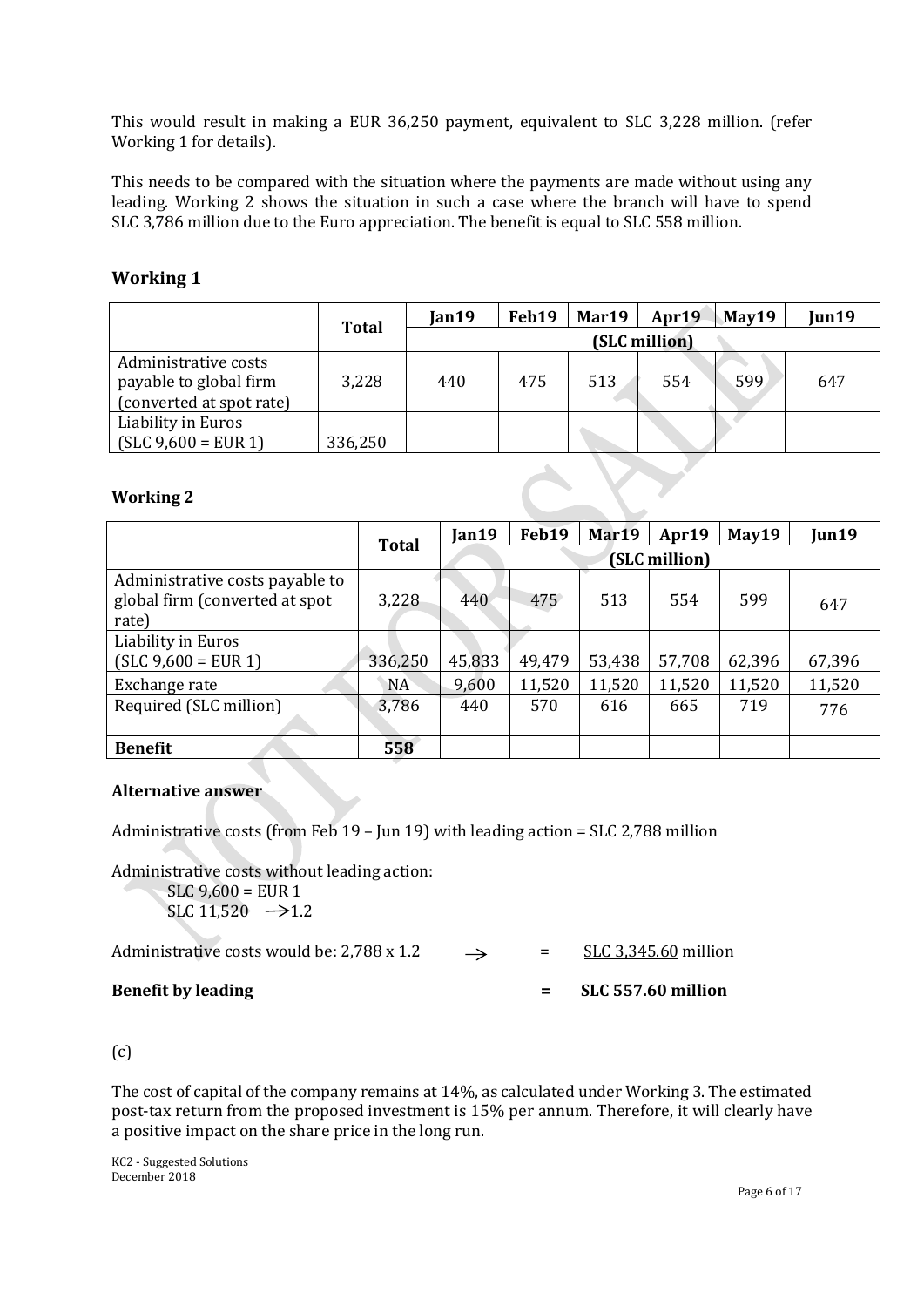The attempts taken to compare the current position (no change in dividends) and revised dividend policy indicate that the shareholder value will increase by Rs. 175 for each share held (refer Working 4).

Therefore, the shareholders should welcome this approach and go ahead with it.

# **Working 3**

| <b>Required rate of return (RRR)</b> |        |
|--------------------------------------|--------|
| Risk-free rate                       |        |
| Beta factor                          |        |
| Marker rate                          | 14%    |
| RRR                                  | 14.00% |

 $Ke = Rf + \beta (Rm - Rf)$ 

 $= 8\% + 1(14\% - 8\%)$ 

 $= 14\%$ 

**Working 4**

| Average growth over the past years |       |       |       |       |       |
|------------------------------------|-------|-------|-------|-------|-------|
|                                    | 2018  | 2017  | 2016  | 2015  | 2014  |
| $EPS$ (Rs.)                        | 70    | 68    | 65.5  | 63.5  | 61    |
|                                    | 3%    | 4%    | 3%    | 4%    |       |
| Average growth                     | 3.5%  |       |       |       |       |
| Cumulative growth                  | 1.035 |       |       |       |       |
|                                    |       |       |       |       |       |
| Dividend pay-out ratio (DPR)       |       |       |       |       |       |
|                                    | 2018  | 2017  | 2016  | 2015  | 2014  |
| <b>DPR</b>                         | 0.585 | 0.595 | 0.603 | 0.614 | 0.631 |
| Average DPR                        | 60.0% |       |       |       |       |

# **Alternatively**

Arriving the growth rate based on earnings/dividend

I. Based on dividend

$$
4\sqrt{\frac{41}{38.5}} - 1
$$

 $1.0158 - 1 = 0.0158 = 1.6\%$ 

II Based on earnings

$$
4\sqrt{\frac{70}{61}} \quad - \quad 1
$$

 $1.03500 - 1 = 3.5\%$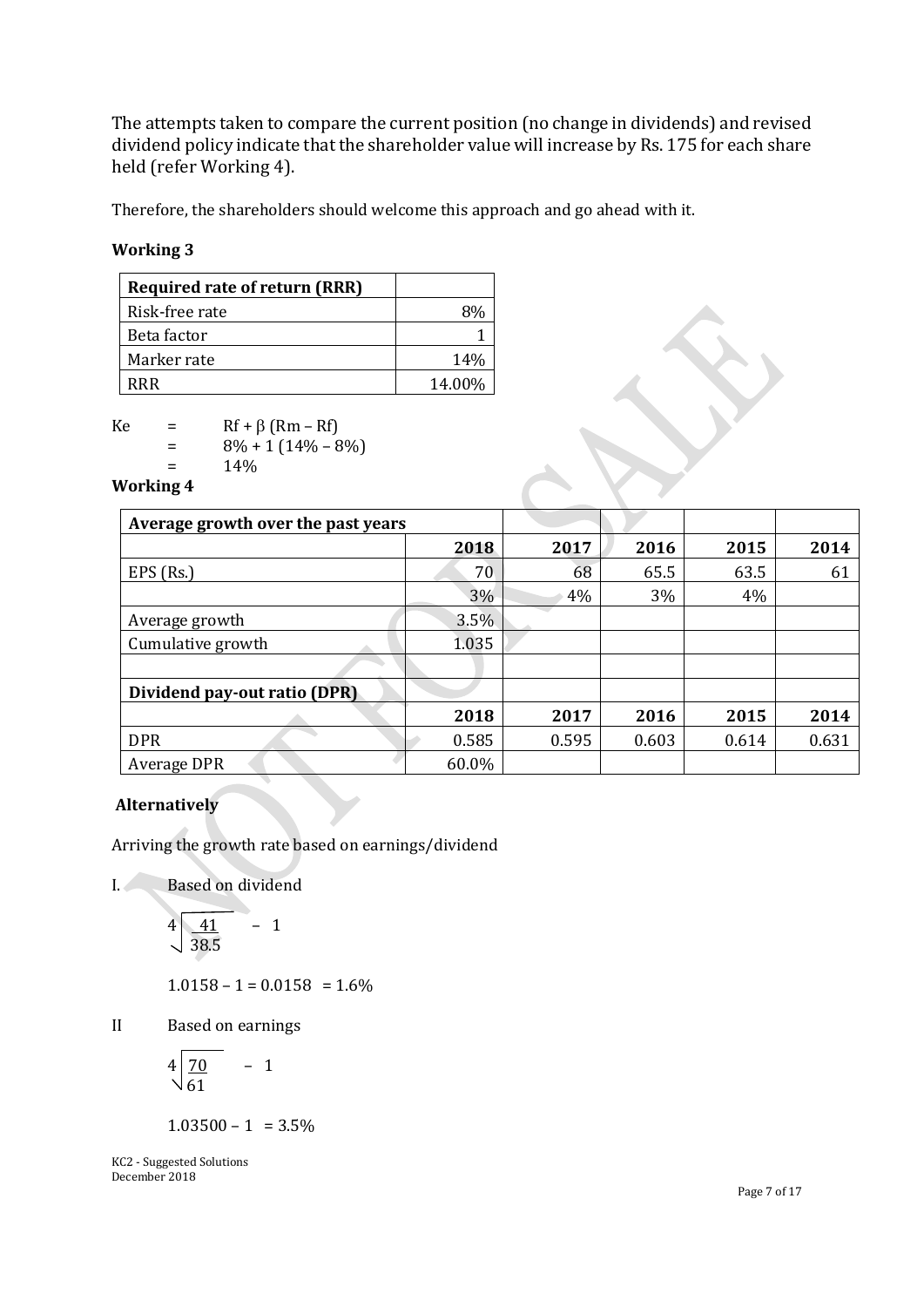# **A. Dividend valuation model**

 $d_1/(ke-g) = 41(1.035) = 404.21$  $(0.14 - 0.035)$ 

# **B. Earnings growth model**

 $p_o = E_0 (1 - b)(1 + b_r)/k_e - b_r$ 

| Retention %           | 50%             |
|-----------------------|-----------------|
| <b>RRR</b>            | 14 <sub>%</sub> |
| New investment return | 15%             |
| <b>EPS</b>            | 70              |
|                       |                 |

 $p_o = E_0 (1 - b) (1 + b_r)/k_e - b_r$  =  $\frac{35 (1 + 0.075)}{0.14 - 0.075}$  =  $\frac{37.625}{0.065}$  = **578.85** (0.14 – 0.075) 0.065 **174.64** 

# **Alternative answer**

| $d_1/k_e - g$ |     | 41(1.035)<br>$= 404.21$                    |
|---------------|-----|--------------------------------------------|
|               |     | $(0.14 - 0.035)$                           |
| Implied $P/E$ | $=$ | 404.21                                     |
|               |     | 70                                         |
|               |     | 5.77 times                                 |
| New EPS       | $=$ | $70 + 3.075$ (41*0.5*0.15)                 |
|               |     | 73.075                                     |
|               |     | New price (Rs.) = $73.075 * 5.77 = 421.64$ |

**(Total: 25 marks)**

# **SECTION 2**

# **Answer 03**

| Relevant Learning Outcomes/s: 4.1.2/2.3.2/5.2.1/2.2.1                                            |
|--------------------------------------------------------------------------------------------------|
| 4.1.2 Evaluate investment projects using discounting factor/non-discounting factor               |
| techniques with.                                                                                 |
| $-Tax$                                                                                           |
| - Inflation (monetary and real method)                                                           |
| - Unequal life projects (annual equivalent method only)                                          |
| - Asset replacement                                                                              |
| - Capital rationing (including multi period capital rationing)                                   |
| - Under uncertainty (certainty equivalent, adjusting discounting factors/payback,                |
| using probability and sensitivity analysis)                                                      |
| - foreign investments (using forward exchange rates or country specific discounting              |
| factors)                                                                                         |
| 2.3.2 Analyse various methods (IPO, introduction, private placement, right issues) of issuing    |
| instruments to capital markets.                                                                  |
| <b>5.2.1</b> Evaluate business valuation techniques (asset based, earnings based, proxy PE base, |
| cash flow based) for a specific merger or acquisition or divestment.                             |
| 2.2.1 Evaluate working capital requirements and investment decisions using working capital       |
| cycle and permanent and temporary working capital estimations.                                   |
| Study text reference: Pages 327/147/151/152/104                                                  |
|                                                                                                  |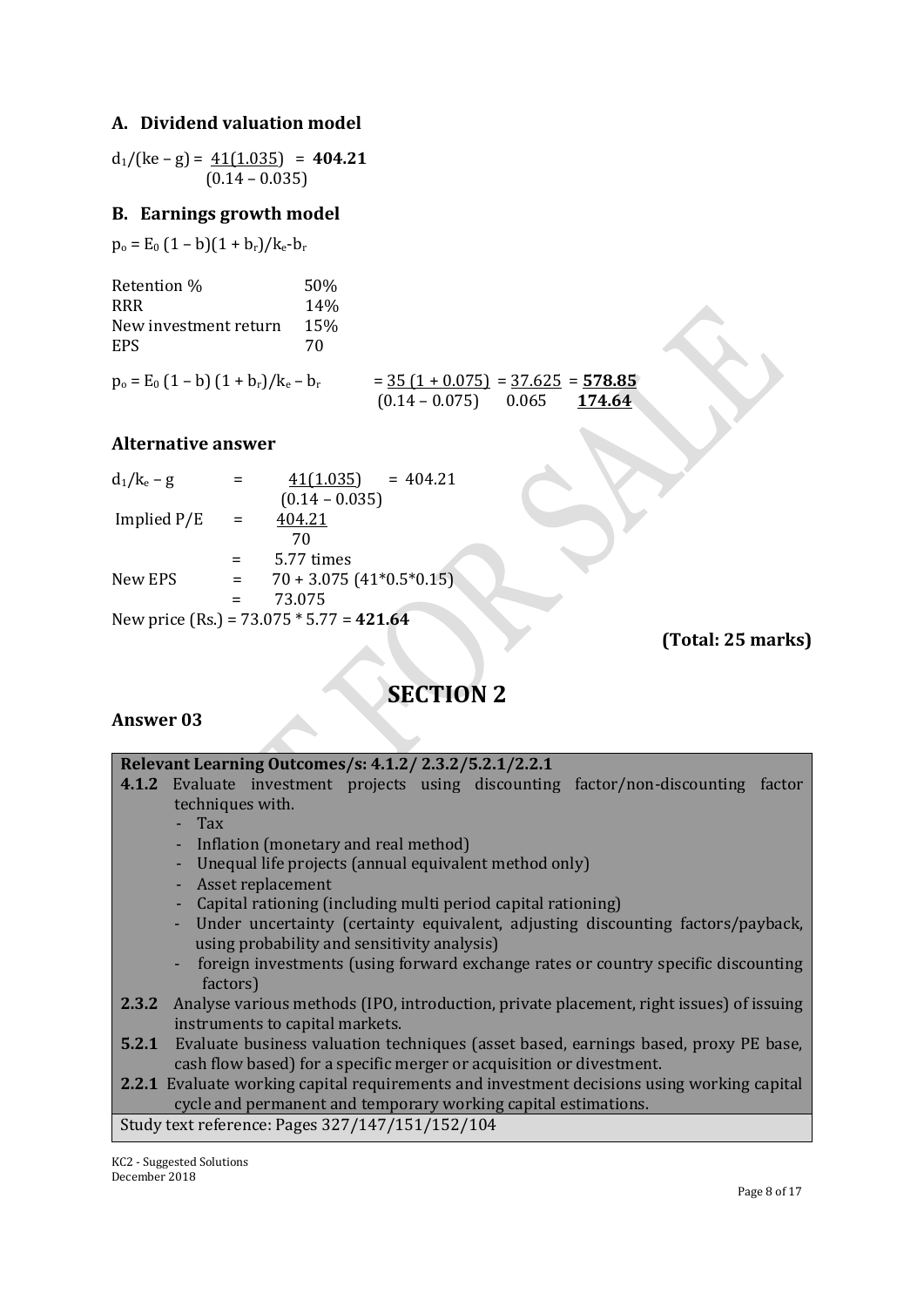# (a) (i)

The project seems to generate adequate cash despite volatile macroeconomic conditions. The expansion project reports a positive NPV of Rs. 472 million when discounted with the cost of debt.

(Refer Working 1 – Working 3)

# **Working 1**

|                             |              | 2018/19        | 2019/20          | 2020/21     | 2021/22 | 2022/23 |
|-----------------------------|--------------|----------------|------------------|-------------|---------|---------|
| EBIT (Rs. million) (W2)     |              | 70             | 105              | 147         | 195     | 251     |
| <b>Revised EBIT</b>         |              |                |                  |             |         |         |
| Inflation below 6%          |              | 77             | 116              | 162         | 215     | 276     |
| Inflation between           |              |                |                  |             |         |         |
| $6\% - 10\%$                |              | 70             | $10\overline{5}$ | 147         | 195     | 251     |
| Inflation above 10%         |              | 35             | 53               | 74          | 98      | 125     |
| Probability                 |              |                |                  |             |         |         |
| Inflation below 6%          |              | 20%            | 20%              | 20%         | 20%     | 20%     |
| Inflation between           |              |                |                  |             |         |         |
| $6\% - 10\%$                |              | 40%            | 40%              | 40%         | 40%     | 40%     |
| Inflation above 10%         |              | 40%            | 40%              | 40%         | 40%     | 40%     |
|                             |              |                |                  |             |         |         |
|                             |              |                |                  | Rs. million |         |         |
| <b>Expected EBIT</b>        |              | 57             | 86               | 121         | 160     | 206     |
| EBIT * $(1 - t)$            |              | 41             | 62               | 87          | 115     | 148     |
| Depreciation (W3)           |              | 95             | 112              | 132         | 155     | 181     |
| Investment                  |              | $-115$         | $-85$            | $-90$       | $-100$  | $-85$   |
| WC changes (W3)             | (106)        | (19)           | (22)             | (25)        | (29)    |         |
| Free cash flows             | (106)        | $\overline{2}$ | 67               | 104         | 141     | 244     |
| WC realisation              |              |                |                  |             |         | 150     |
| o<br>Investment realisation |              |                |                  |             |         | 200     |
|                             | (106)        | 2              | 67               | 104         | 141     | 594     |
| 11%<br>Discounting factor   | $\mathbf{1}$ | 0.901          | 0.812            | 0.731       | 0.659   | 0.593   |
| Discounted cash flow        | (106)        | 2              | 55               | 76          | 93      | 352     |
| <b>NPV</b>                  | 472          |                |                  |             |         |         |

Discounting factor =  $15\%$   $(1 - t)$  $= 10.8\%$  $= 11\%$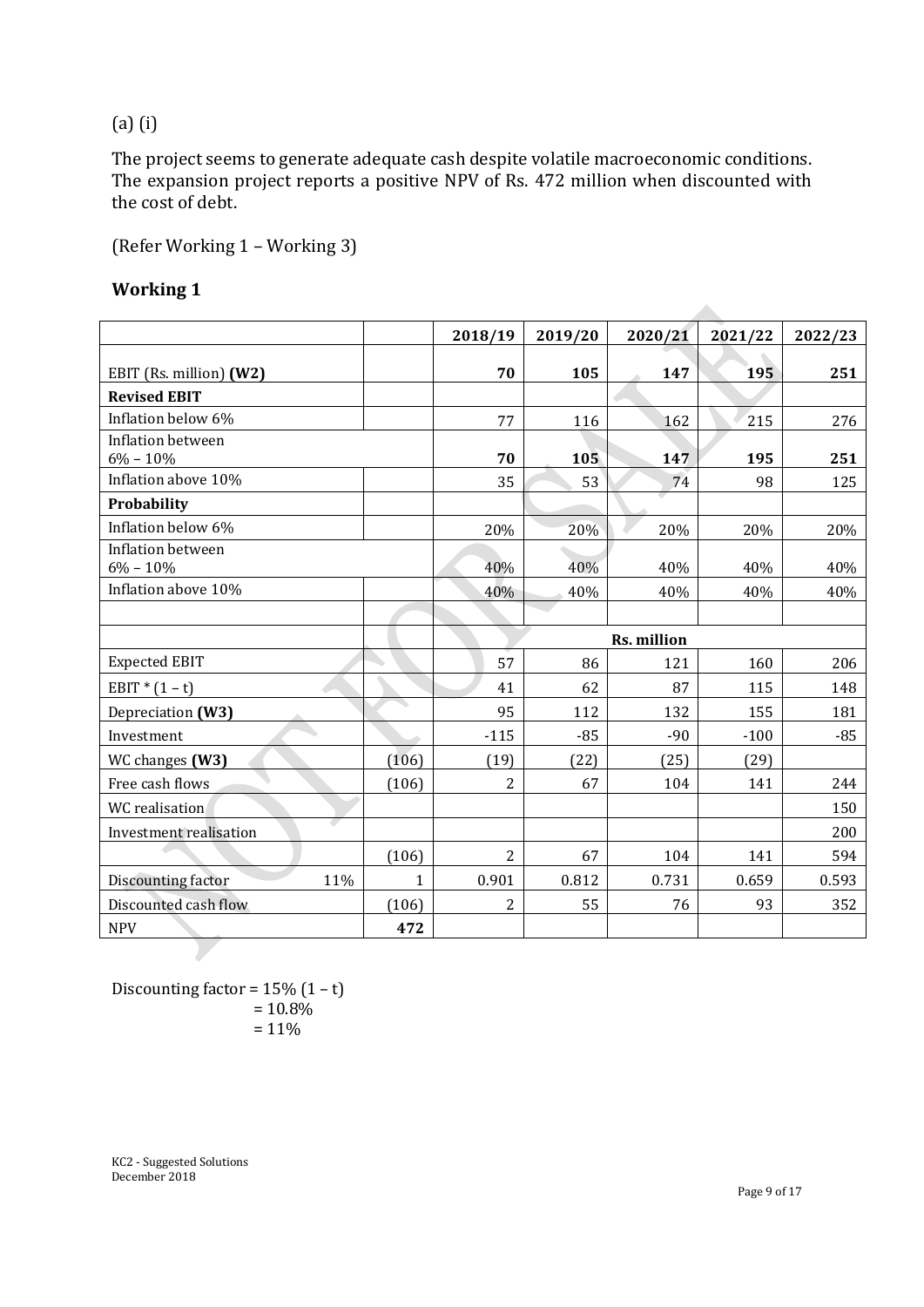# **Working 2**

|                              | 2017/18 | 2018/19       | 2019/20 | 2020/21 | 2021/22 | 2022/23 |
|------------------------------|---------|---------------|---------|---------|---------|---------|
|                              |         | (Rs. million) |         |         |         |         |
| Profit before tax            | 3       | 55            | 75      | 102     | 131     | 164     |
| Finance cost                 | 68      | 93            | 116     | 140     | 168     | 201     |
| <b>EBIT</b>                  | 71      | 148           | 191     | 242     | 299     | 365     |
| 2017/18 based EBIT           | 71      | 78            | 86      | 95      | 104     | 114     |
| <b>EBIT</b> of the expansion |         | 70            | 105     | 147     | 195     | 251     |
| project                      |         |               |         |         |         |         |
| <b>Working 3</b>             |         |               |         |         |         |         |

# **Working 3**

|                               | 2018/19 | 2019/20 | 2020/21       | 2021/22 | 2022/23 |
|-------------------------------|---------|---------|---------------|---------|---------|
|                               |         |         | (Rs. million) |         |         |
| Revenue                       | 634     | 749     | 881           | 1,033   | 1,208   |
| Depreciation (15% of revenue) | 95.1    | 112.35  | 132.15        | 154.95  | 181.2   |
| Working capital               | 106     | 125     | 147           | 172     | 201     |
| Change in working capital     | 106     | 19      | 22            | 25      | 29      |

 $\mathcal{L}$ 

Alternatively expected EBIT could be calculated as follows.

|                            | Impact | <b>Probability</b> | <b>Net</b> |
|----------------------------|--------|--------------------|------------|
| Inflation below 6%         | 10%    | 20%                | $2\%$      |
| Inflation between 6% - 10% |        | 40%                |            |
| Inflation above 10%        | 50%)   | 40%                | 20%        |
|                            |        | Net decrease       | 18%        |

|                      | 2018/19 | 2019/20 | 2020/21       | 2021/22 | 2022/23 |
|----------------------|---------|---------|---------------|---------|---------|
|                      |         |         | (Rs. million) |         |         |
| <b>EBIT</b>          | 70      | 105     | 147           | 195     | 251     |
| <b>Expected EBIT</b> | 57.4    | 86.1    | 120.54        | 159.9   | 205.82  |

 $\lambda$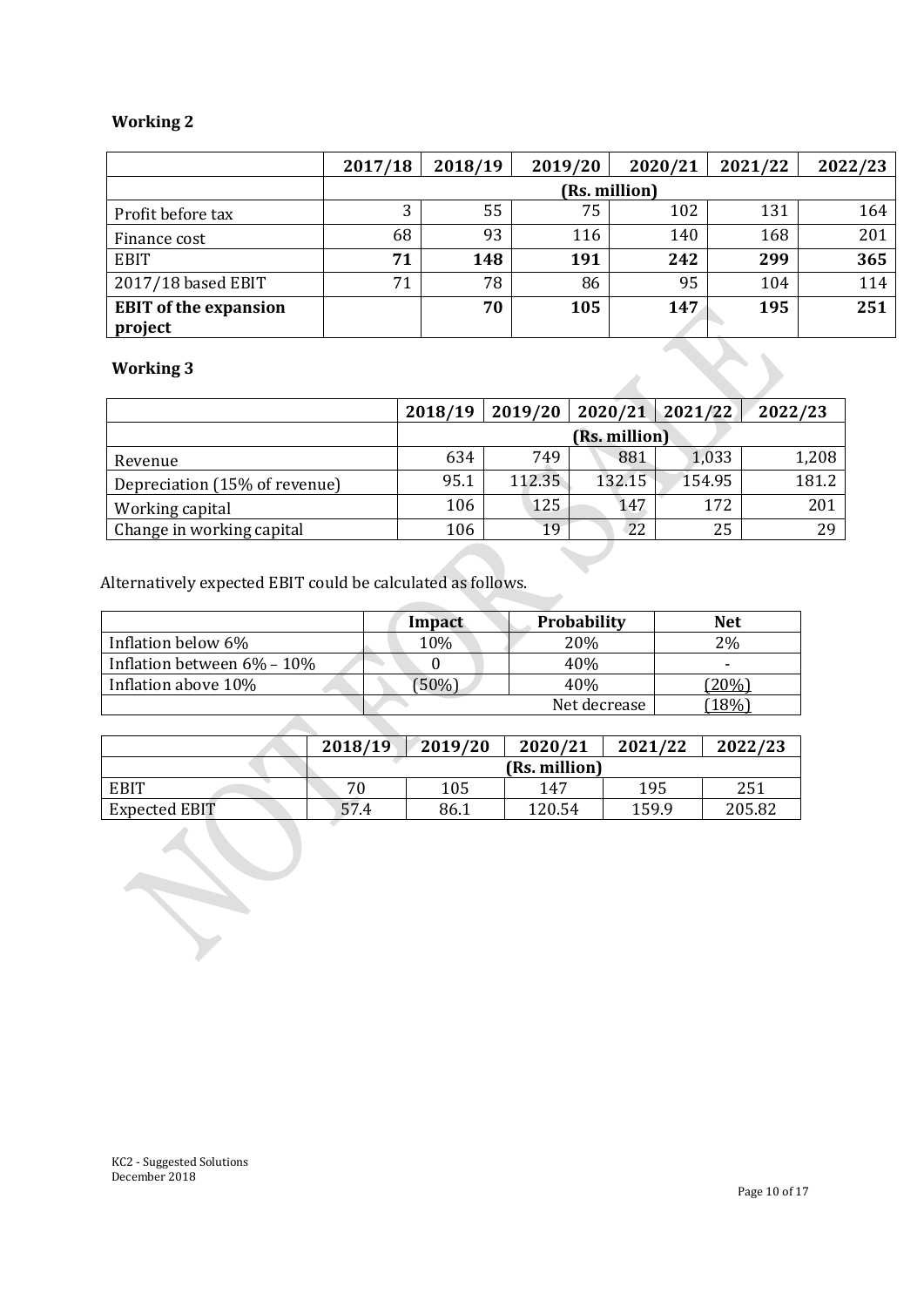|                                                 | 2017/18       | 2018/19 | 2019/20 | 2020/21 | 2021/22 | 2022/23 |
|-------------------------------------------------|---------------|---------|---------|---------|---------|---------|
|                                                 | (Rs. million) |         |         |         |         |         |
| EBIT<br>the<br>5-year<br>per<br>forecast        |               | 133     | 175     | 224     | 279     | 344     |
| of<br><b>EBIT</b><br>the<br>current<br>business |               | 68      | 75      | 82      | 90      | 99      |
| EBIT from the expansion                         |               | 65      | 100     | 142     | 189     | 245     |
| <b>Expected EBIT</b>                            |               |         |         |         |         |         |
| 10% increase in EBIT (0.2)                      |               | 71.5    | 110     | 156.2   | 207.9   | 269.5   |
| No change in EBIT (0.4)                         |               | 65      | 100     | 142     | 189     | 245     |
| 50%<br>decrease<br>in EBIT<br>(0.4)             |               | 32.5    | 50      | 71      | 94.5    | 122.5   |
|                                                 |               | 53      | 82      | 116     | 155     | 201     |
| Expected EBIT $(1 - t)$                         |               | 38.4    | 59.0    | 83.8    | 111.6   | 144.6   |
| Add: Depreciation                               |               | 95      | 112     | 132     | 155     | 181     |
| Working capital                                 | $-106$        | $-19$   | $-22$   | $-25$   | $-29$   |         |
| Investment                                      |               | $-115$  | $-85$   | $-90$   | $-100$  | $-85$   |
| Investment realisation                          |               |         |         |         |         | 200     |
| Working<br>capital<br>realisation               |               |         |         |         |         | 150     |
| Net cash inflow/(outflow)                       | $-106.00$     | $-0.58$ | 64.34   | 100.98  | 137.55  | 590.85  |
| DCF (11%)                                       | $\mathbf{1}$  | 0.901   | 0.812   | 0.731   | 0.659   | 0.593   |
| PV of cash flows                                | $-106.00$     | $-0.53$ | 52.24   | 73.81   | 90.64   | 350.38  |
| <b>NPV</b>                                      | 461           |         |         |         |         |         |

**Alternative answer (based on the assumption that the finance income includes non-operating income)**

# (ii) **Key strategies that can be used by the company to manage profitability under inflationary conditions**

# **Planning for inflation**

Financial management will take on a large role in an inflationary environment. Inflation has vital importance in both the balance sheet and income statement of all businesses. Anticipating the future effects of inflation can work to an advantage over competitor firms. The fundamental principle to be followed in an inflationary situation is that cash is guaranteed to lose value over time while the physical assets will gain in value. Incorporating this principle into all financial transactions will become critical for success.

#### **The balance sheet**

Since inflation erodes the value of cash, firms should reduce their working capital and shift assets towards inventory or longer-term fixed assets. The obvious first step is to become more efficient in the use of cash, reducing cash and other financial assets.

The organisation should try to reduce accounts receivable and increase accounts payable. Further, a proper assessment needs to be done in terms of timing of large capital cash flows due to the inflationary effect.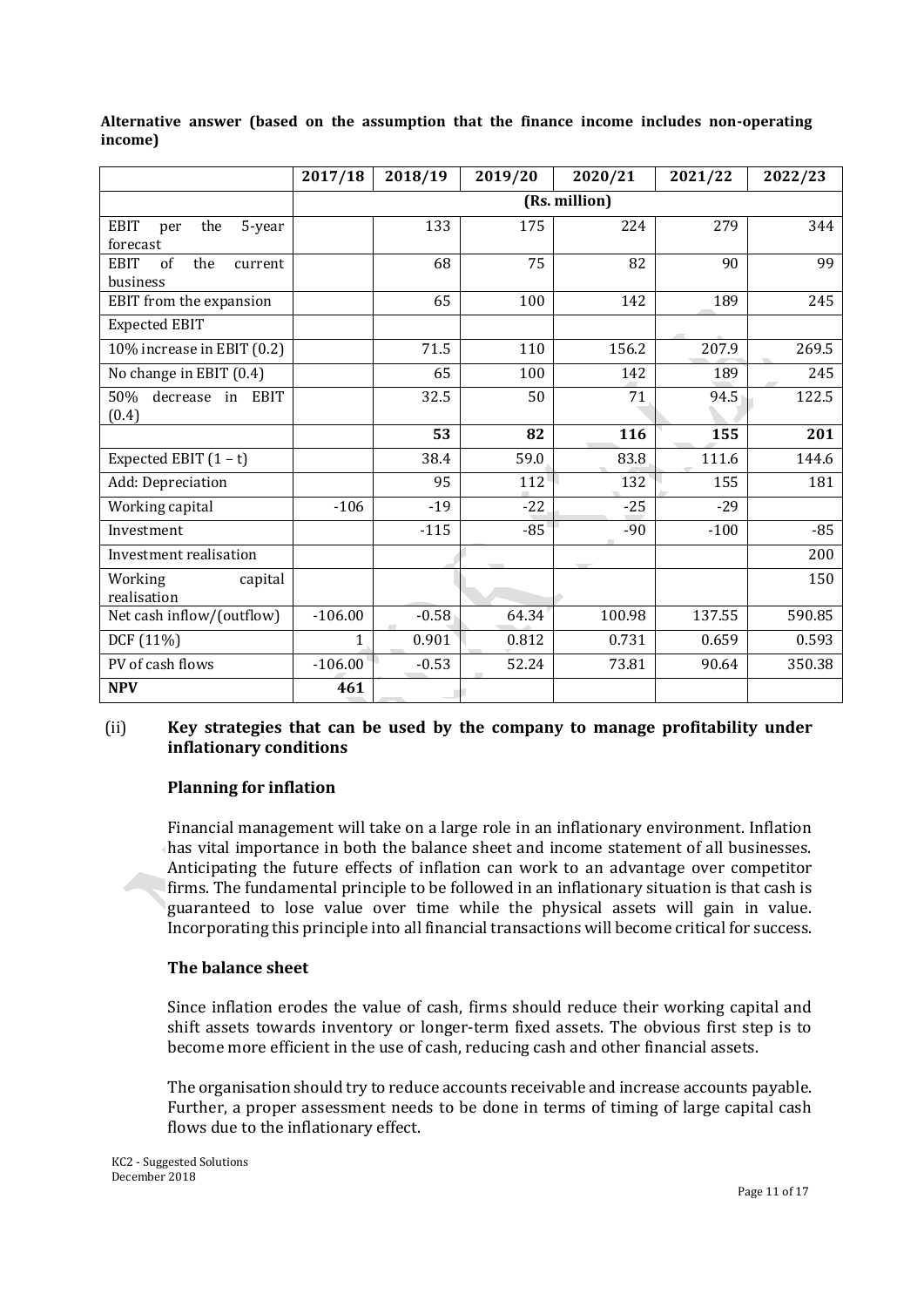On the liability side of the balance sheet, debt becomes more attractive in an inflationary environment. Businesses should increase their leverage and consider obtaining longer-term fixed-rate debt whose real interest rate will decrease as inflation increases.

# **The income statement**

Hedging of key input material costs is a key strategy. Hedging will be on price as well as on currency. Long-term agreements with vendors with price caps could also be considered.

# (b) (i)

Agree with the managing director's viewpoint that the current volatile macroeconomic conditions would have a negative impact on the IPO valuation, especially given circumstances where the exchange rate and inflation are under pressure. However this statement is not entirely true as there are other factors in addition to macroeconomic conditions as tabulated. Similarly the CEO's statement is partially incorrect, as the asset base together with goodwill is part of the equation only, but there are other significantly important items that would affect an IPO valuation as tabulated below.

| <b>Industry</b><br>comparable             | This is one of the key factors. Every company belongs to a sector of the<br>economy and has one or more competitors in that sector. These<br>competitors can be categorised into private or public. Either way there<br>should be already established parameters in setting a price for a newly<br>trading company. It could be earning multipliers or otherwise. The<br>investors are ready to pay a similar or close price to the market price in<br>such events. |
|-------------------------------------------|---------------------------------------------------------------------------------------------------------------------------------------------------------------------------------------------------------------------------------------------------------------------------------------------------------------------------------------------------------------------------------------------------------------------------------------------------------------------|
|                                           | For example, there are other film industry players in the market that are<br>quoted, hence their price earnings ratio would have a direct impact on the<br>IPO price. TWPL cannot go largely underpriced or overpriced.                                                                                                                                                                                                                                             |
| Timing<br>of<br>the<br>IP <sub>O</sub>    | This is one of the key important factors affecting the IPO valuation. Per<br>historical studies, identical companies do receive quite different<br>valuations merely because of the timing of the IPO.<br>As already mentioned by the managing director of TWPL, the timing of                                                                                                                                                                                      |
|                                           | the business environment is "on hold" due to the rupee depreciation and<br>anticipated inflation.                                                                                                                                                                                                                                                                                                                                                                   |
| Company's<br>future earnings<br>potential | This is the most important factor for a more rational investor. While the<br>share price is highly dependent on market speculations, it heavily<br>depends on the company's future growth potential too. The primary<br>reason for fund raising via IPOs, in most companies, is to fund further<br>growth. Proper execution of the growth plan and resources available will<br>allow investors to decide how much they would believe in such<br>plans/projections.  |
|                                           | TWPL has provided a solid expansion plan with a healthy NPV. This would<br>have a positive impact on the IPO valuation.                                                                                                                                                                                                                                                                                                                                             |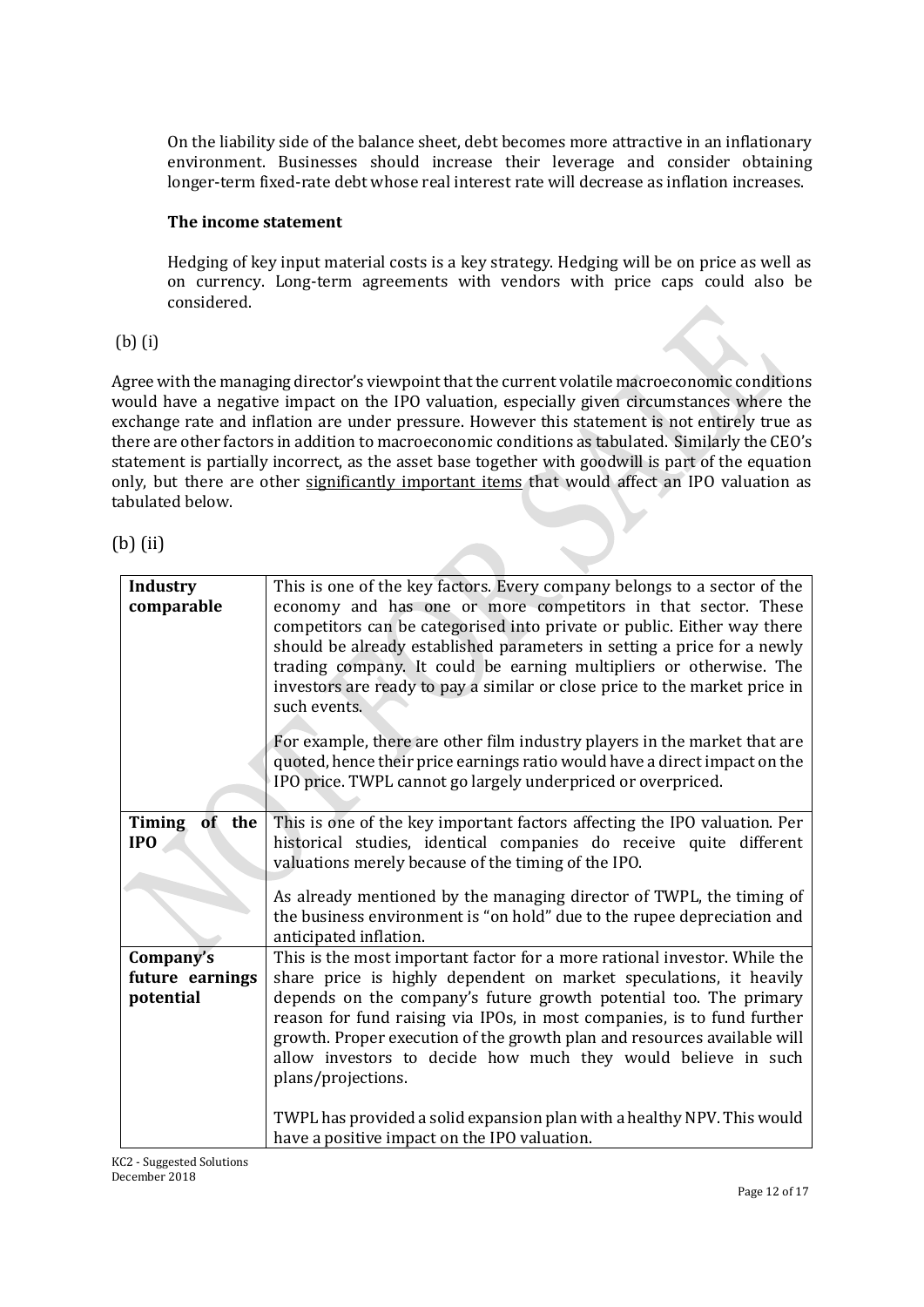| <b>Marketing</b>                   | Companies tend to advertise IPOs targeting potential investor portfolios,                                                                          |
|------------------------------------|----------------------------------------------------------------------------------------------------------------------------------------------------|
| strategy of the<br><b>business</b> | and the effectiveness of those portfolios is a key factor in valuing an IPO.                                                                       |
|                                    |                                                                                                                                                    |
|                                    | This would depend on how creative or effective TWPL's marketing team                                                                               |
|                                    | is in communicating the proposed IPO issue to potential investors. This                                                                            |
|                                    | would be challenging, as the cinema industry in Sri Lanka at the moment                                                                            |
|                                    | is quite stable with very little room for substantial growth.                                                                                      |
| executives<br>Key                  | The successfulness of a business heavily depends on its key executives                                                                             |
| and consultants                    | and consultants. Therefore the appearance of such high profiles would                                                                              |
|                                    | decide how sustainable the business is and accordingly determine the IPO                                                                           |
|                                    | price.                                                                                                                                             |
|                                    |                                                                                                                                                    |
|                                    | The directors of TWPL are quite experienced, educated and have held<br>positions in the industry for a long time. This would be a positive factor. |
|                                    |                                                                                                                                                    |

# (c) (i)

The change in the business value as a result of the expansion and capital infusion is summarised below.

|                                    | Rs. million |
|------------------------------------|-------------|
| Existing market value (W4)         | 773         |
| NPV of the expansion project       | 472         |
| Share issue cost $(600 * 0.5%)$    | (3)         |
| Capital infusion                   | 600         |
| <b>Expected total market value</b> | 1,842       |

# **Working 4**

| <b>Adjusted net asset value</b> | <b>Rs. million</b> |
|---------------------------------|--------------------|
| Equity                          | 638                |
| Net assets before adjustments   | 638                |
| <b>Revaluation reserve</b>      | 150                |
| Investments                     | $-15$              |
| Adjusted value of the company   | 773                |

If equity capital is used entirely to fund the expansion project:

| $B_{\rm u}$ | $=$ | $\beta_{\rm g}$ X $\_E$ |             | $K_e$ = $R_f + \beta_u$ (risk premium) |
|-------------|-----|-------------------------|-------------|----------------------------------------|
|             |     | $E + D(1-t)$            |             | $9.5 + 0.405(3.5\%)$                   |
|             |     | $0.6 \times 60$         | $K_e$ = 11% |                                        |
|             |     | $60 + 40(1 - 0.28)$     |             |                                        |
|             |     | $0.6 \times 60$         |             |                                        |
|             |     | 88.8                    |             |                                        |
|             |     |                         |             |                                        |

KC2 - Suggested Solutions December 2018  $B_u = 0.405$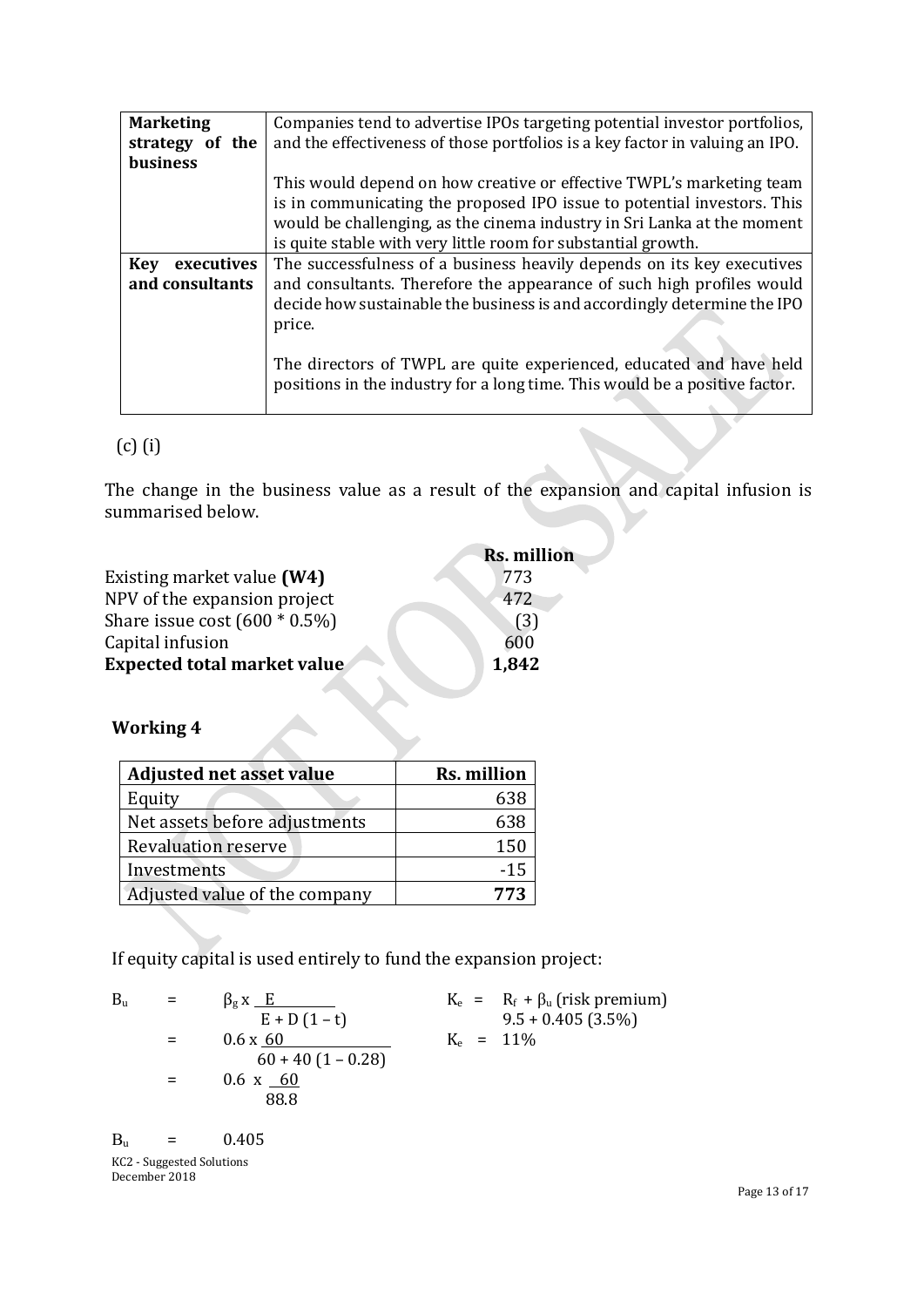(c) (ii)

| <b>P/E-based valuation</b>   |                  |
|------------------------------|------------------|
| <b>Public company</b>        |                  |
| EPS (Rs.)                    | 14.5             |
| Market price for share (Rs.) | 22               |
| P/E ratio                    | 1.517 times      |
|                              |                  |
| <b>Private company</b>       |                  |
| <b>EPS</b>                   | 1.34             |
| Market price per share       | 2.033            |
| No. of shares                | 1,500,000        |
|                              | Rs. 3,049,655.17 |

- The value computed in (c) (i) above cannot be compared with the P/E-based valuation due to the difference in the two bases.
- P/E reflects the current status of the business whilst net adjusted value accounts for the future expansion.
- Expected market value reflects post-money, whereas P/E indicates pre-money in its computation.

Hence, in such a situation, it is not practical to use the P/E-based valuation for comparison purposes.

(d)

# **Subject: Working capital management related disputes**

*The note to the board of directors should address the following.*

- *Acceptability of the working capital cycle calculated, especially the debtors' collection period.*
- *Whether the inventory holding period is maintained at 60 days.*
- *Whether the company is running with a zero working capital cycle*
- *Acceptability of the early payment discount proposed by the marketing director*.

# **Acceptability of the working capital cycle calculated, especially the debtors' collection period.**

The accountant claims that she maintained a debtors' collection period between 30 – 38 days for the last two years. It seems that she has calculated the debtors' collection period without giving consideration to the fact that 35% of sales were from owned theatres, which are on cash basis or cash equivalent sales (web sales via payment gateway). Therefore 35% of sales need to be taken out in the debtors' collection period. The debtors' collection period calculated post such adjustment would give 59 days for 2017/18 and 49 days for 2016/17 (refer Working 5). The calculations shown under Working 6 indicate that the accountant has not considered such an adjustment for whatever the reason, possibly to report a quicker collection period, which is incorrect.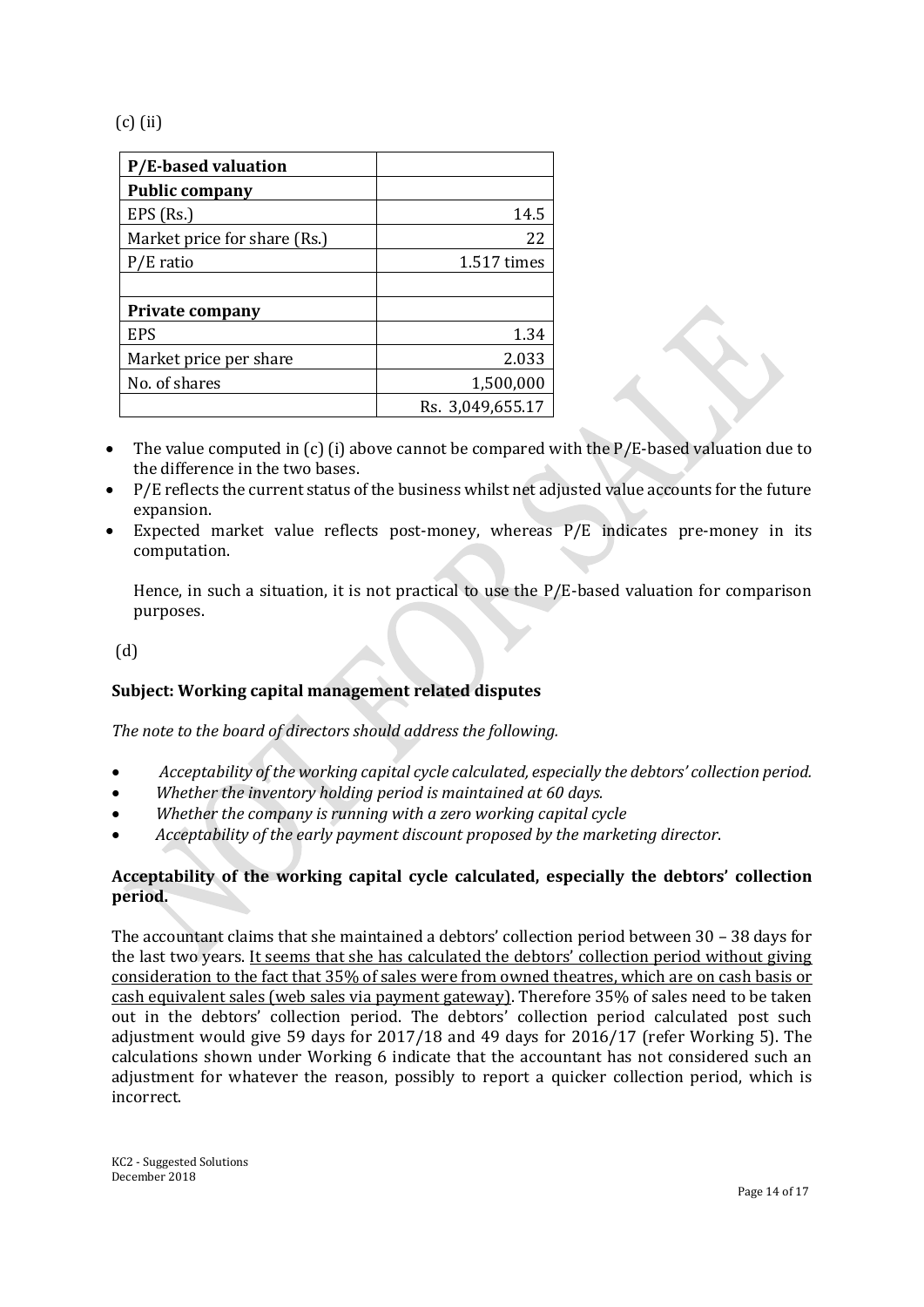# **Whether the inventory holding period is maintained at 60 days**

The inventory holding period reported by the accountant is incorrect per the independent calculations carried out. Accordingly the correct inventory holding period for both years is given under Working 7. Accordingly the inventory holding period is greater than 3 months, which makes the accountant's statement factually incorrect.

# **Whether the company is running with a zero working capital cycle**

The company's working capital cycle can be calculated as follows.

| Working capital cycle (days) |         |          |
|------------------------------|---------|----------|
|                              | 2016/17 | 2017/18  |
| Debtors' collection period   | 49.01   | 58.60    |
| Inventory holding period     | 106.82  | 125.74   |
| Creditors' payment period    | (70.98) | (131.59) |
|                              | 84.85   | 52 74    |

The working capital cycle is not zero but shows improved results as a result of the almost doubled creditors' settlement period. Therefore a zero working capital cycle is factually incorrect. The accountant made this statement by omitting cash sales in the debtors' collection period, and she also gave an incorrect inventory holding period.

- The credibility of the company amongst suppliers is badly damaged. The company is running with a risk of losing some of its key vendors.
- The company has a long inventory holding period.
- The debtors' collection period has almost doubled compared to the target in the most recent year.

Therefore, cannot agree with the comments given by the accountant.

# **Acceptability of the early payment discount proposed by the marketing director**

The company is offering its customers a 2% discount in return for the loss of 20 days credit. This represents an annualised rate of interest of 36.5% (2% x 365/20). The cost of offering the discount must be compared with the opportunity cost of capital in deciding whether to accept it or not.

Per the current status scorecard, the company is capable of obtaining medium-term loans at 10% per annum. Therefore on the surface it seems that the 36.5% annualised cost is higher than the current cost.

# **Working 5**

|     |                                         | 2016/17 | 2017/18 |
|-----|-----------------------------------------|---------|---------|
|     | Debtors' turnover ratio                 |         |         |
|     | Annual sales (Rs. million)              | 660     | 529     |
| 35% | Own theatre sales (Rs. million)         | 231     | 185     |
| 65% | Franchise and other sales (Rs. million) | 429     | 344     |
|     | Total receivables                       | 96      | 92      |
| 60% | Trade debtors (60% of receivables)      | 57.6    | 55.2    |
|     | Debtors turnover ratio (times)          | 7.45    | 6.23    |
|     | Debtors' collection period (days)       | 49      | 59      |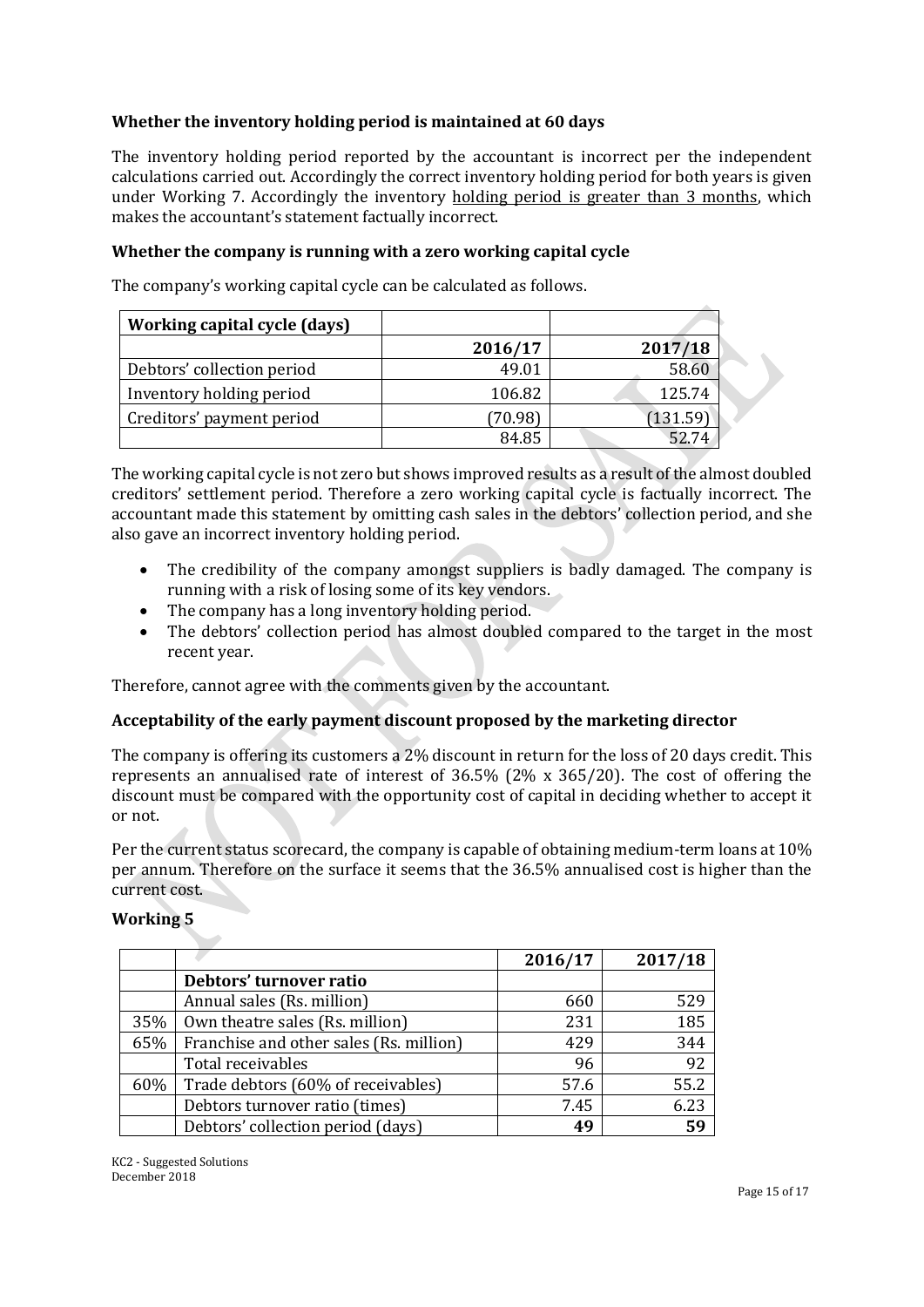# **Working 6**

| Debtors' collection period<br>(as reported by the accountant) | 2016/17 | 2017/18 |
|---------------------------------------------------------------|---------|---------|
| Annual sales (Rs. million)                                    | 660     | 529     |
| Debtors (Rs. million)                                         | 58      | 55      |
| Debtors' turnover ratio (times)                               | 11.46   | 9.58    |
| Debtors' collection period (days)                             | 31.85   | 38 U O  |

# **Working 7**

| <b>Stock turnover ratio</b>      | 2016/17 | 2017/18 |
|----------------------------------|---------|---------|
| Other income - F&B (Rs. million) | 40.20   | 27.32   |
| Cost of sales (85%)(Rs. million) | 34.17   | 23.22   |
| Inventory (Rs. million)          | 10.00   | 8.00    |
| Stock turnover ratio (times)     | 3.42    | 2.90    |
| Stock holding period (days)      | 106.82  | 125.74  |
|                                  |         |         |

| <b>Creditors turnover ratio</b>   | 2016/17 | 2017/18 |
|-----------------------------------|---------|---------|
| Cost of sales (Rs. million)       | 363     | 248     |
| Credit purchases (Rs. million)    | 308.55  | 210.8   |
| Creditors                         | 60.00   | 76.00   |
| Creditors' turnover ratio (times) | 5.14    | 2.77    |
| Creditors' payment period (days)  | 70.98   | 131.59  |

**(Total: 50 marks)**